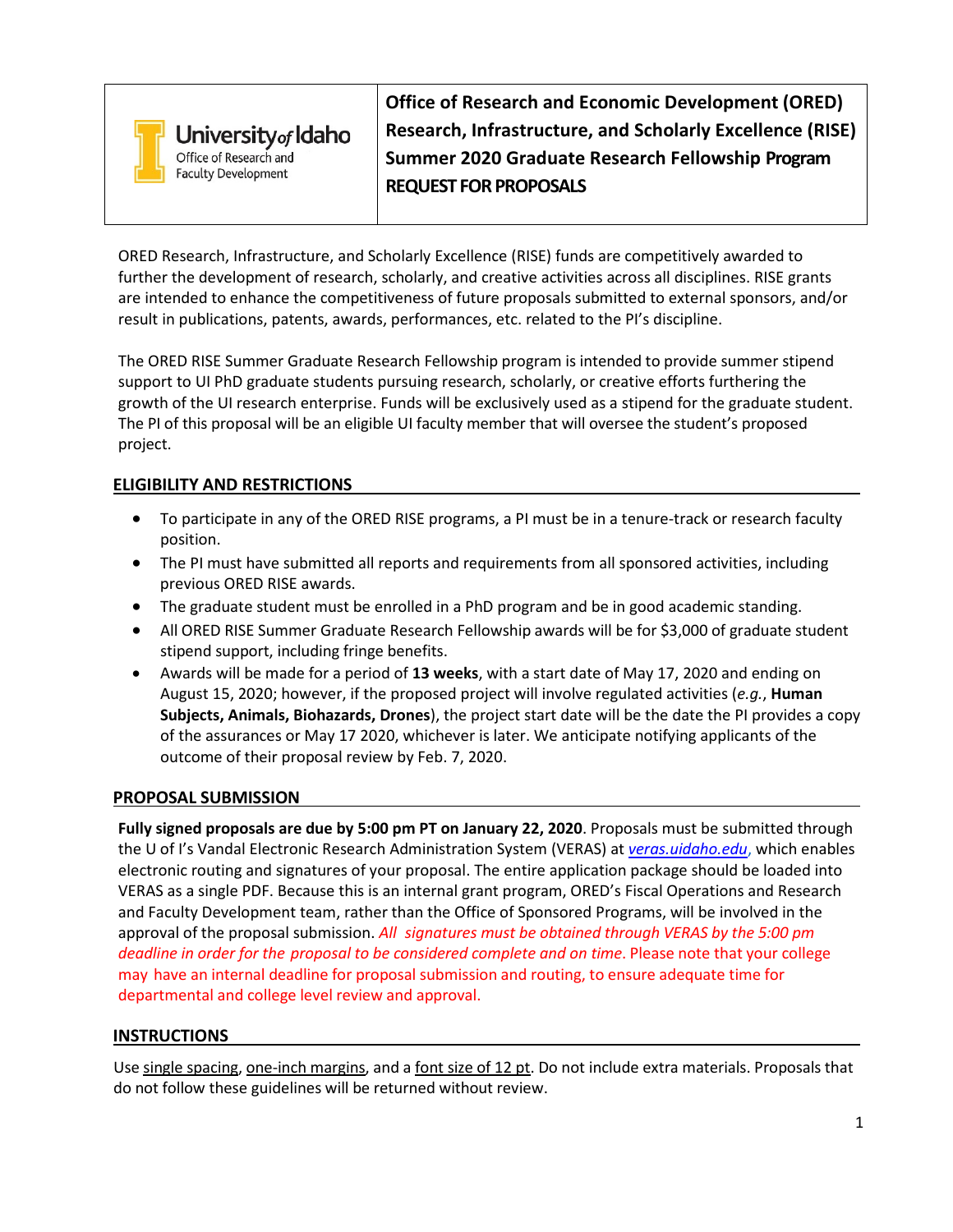- **1. Cover Sheet (1 page)**: Complete the cover sheet available on the ORED RISE Summer Graduate Research Fellowship program website [here.](https://www.uidaho.edu/-/media/UIdaho-Responsive/Files/research/Faculty/Find-Funding/internal-funding/graduate-research-fellowship/spring-2020-rise-graduate-support-cover-sheet.pdf)
- **2. In VERAS**, the title must begin with "ORED RISE Summer 2020 Graduate Research Fellowship Program:" to assist with tracking the proposal. Enter "ORED Summer 2020 Graduate Research Fellowship" as type of internal funding source. For Sponsor, select "UI Office of Research and Economic Development." Signatures of PI, department chair, departmental grant administrator(s), and College Dean will be processed electronically via VERAS. *All signatures must be obtained through VERAS by the 5:00 pm deadline for the proposal to be considered complete and on time*. Please note that your college may have an internal deadline for proposal submission and routing, to ensure adequate time for departmental and college level review and approval.
- **3. Abstract (1 page, 500 characters)**: Provide a brief *non‐technical* description of the proposed research or creative activity that the graduate student will carry out and the expected outcome(s) of the work. Complete the Abstract form available on the ORED RISE Summer Graduate Research Fellowship program website [here.](https://www.uidaho.edu/-/media/UIdaho-Responsive/Files/research/Faculty/Find-Funding/internal-funding/graduate-research-fellowship/spring-2020-rise-summer-graduate-research-support-abstract.pdf)
- **4. Narrative (2 page maximum)**: The PI and graduate studentshould jointly prepare the Narrative to address the following points:
	- Describe the rationale for the research or creative activity to be performed by the graduate student, and how it fits into the PI's overall scholarly program.
	- Describe the research plan and methodology that will be employed.
	- Describe the expected outcomes and the deliverables that will result from this work.
	- Describe the graduate student's and PI's plans for disseminating the results from this work.
	- Describe how the completion of this project aligns with the PI's future proposal submission plans.
- **5. Budget**: The budget request cannot include costs other than graduate student stipend support for the summer. This will be \$3,000, including fringe benefits. As such, no budget form is required.

# **EVALUATION**

*Applicants are strongly encouraged to write for a non-technical audience*. Proposals will be reviewed for completeness and alignment with the review criteria by a committee of UI faculty members, administrators, and/or staff. The VP for Research and Economic Development will make the final funding decisions, taking into account review comments, ranking from the Deans, and strategic positioning for UI to achieve R1 status. Proposals will be reviewed against the following criteria:

- Merit of the request and significance of the proposed research or creative activity
- Justification of need for the graduate student summer support to advance the PI's scholarly agenda
- Potential for increasing research and scholarly achievement and/or extramural funding
- Adequate dissemination plan for results from the proposed work

# **AWARD CONDITIONS**

• Awards are made for a period of 13 weeks, from May 17, 2020 to August 15, 2020. ORED's Fiscal Operations unit [\(ORED-FISCALOPS@uidaho.edu\)](mailto:ORED-FISCALOPS@uidaho.edu) will notify the PI and their departmental grant